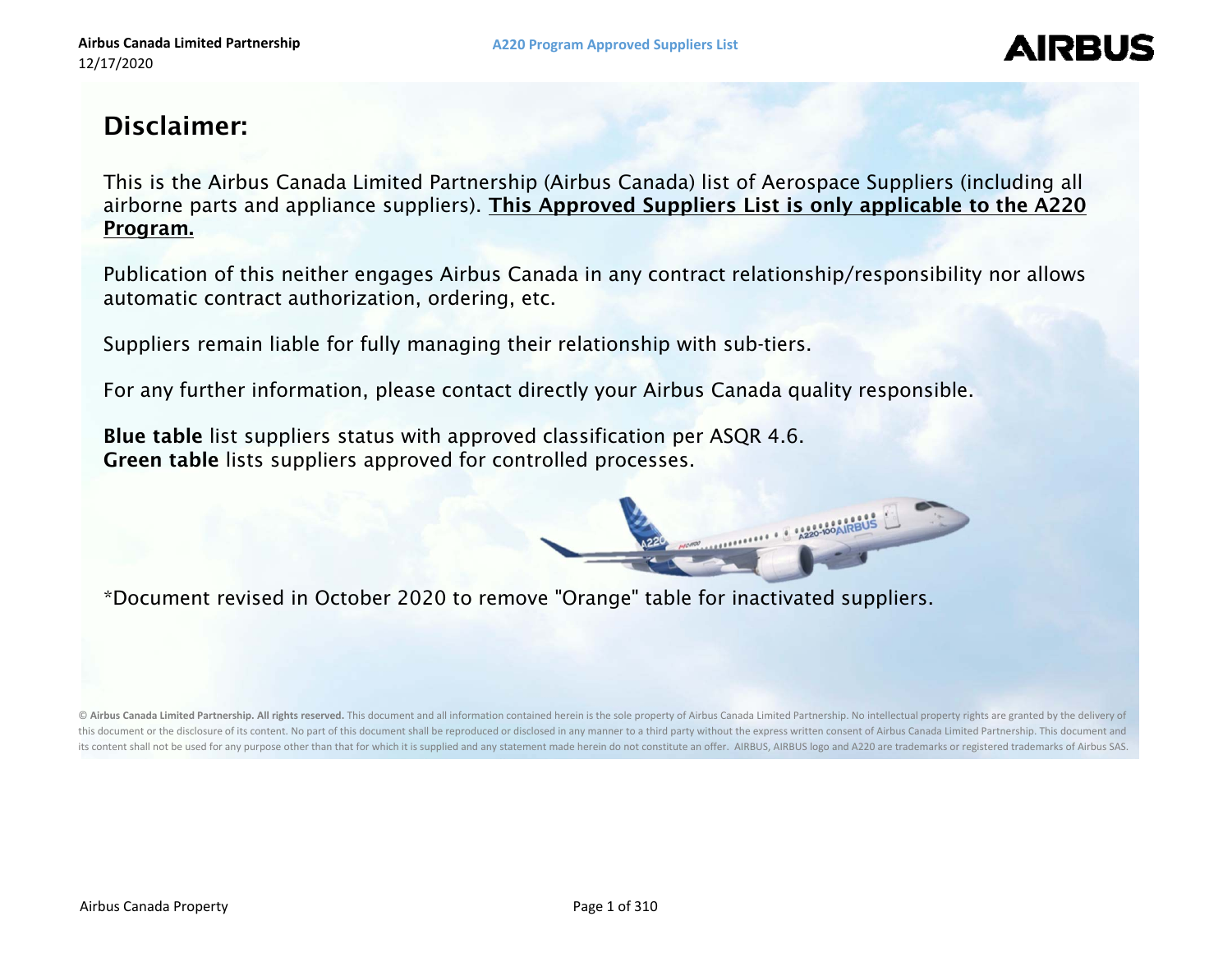## **AIRBU**

## AVERTISEMENT:

Voici la liste des fournisseurs aérospatiale de la Société en Commandite Airbus Canada (y compris tous les fournisseurs de pièces et d'appareils en vol). **Cette liste de fournisseurs approuvés <sup>s</sup>'applique uniquement au programme A220.**

La publication de cette information <sup>n</sup>'engage ni Airbus Canada dans aucune relation / responsabilité contractuelle, ni ne permet l'autorisation automatique du contrat, la commande, etc.

Les fournisseurs restent responsables de la gestion complète de leurs relations avec les sous‐niveaux.

Pour toute information complémentaire, veuillez contacter directement le responsable de la qualité d'Airbus Canada.

**Le tableau bleu** indique le statut des fournisseurs avec la classe approuvée selon ASQR 4.6. **Le tableau vert** liste les fournisseurs approuvés pour un/des processus contrôlé(s).

\*Révision du document en octobre 2020 pour retirer le tableau "Orange" des fournisseurs inactivés.

© Société en commandite Airbus Canada. Tous droits réservés. Ce document et l'information qu'il contient sont la propriété exclusive de la Société en commandite Airbus Canada. Aucun droit de propriété intellectuelle n'est accordé par la transmission de ce document ou la divulgation de son contenu. Aucune partie de ce document ne doit être reproduite ou divulguée de quelque manière que ce soit à un tiers sans le consentement écrit exprès de Société en commandite Airbus Canada. Ce document et son contenu ne doivent pas être utilisés à des fins autres que celles pour lesquelles il est fourni et toute représentation faite aux présentes ne constitue pas une offre. AIRBUS, le logo AIRBUS et A220 sont des marques de commerce ou des marques déposées d'Airbus SAS.